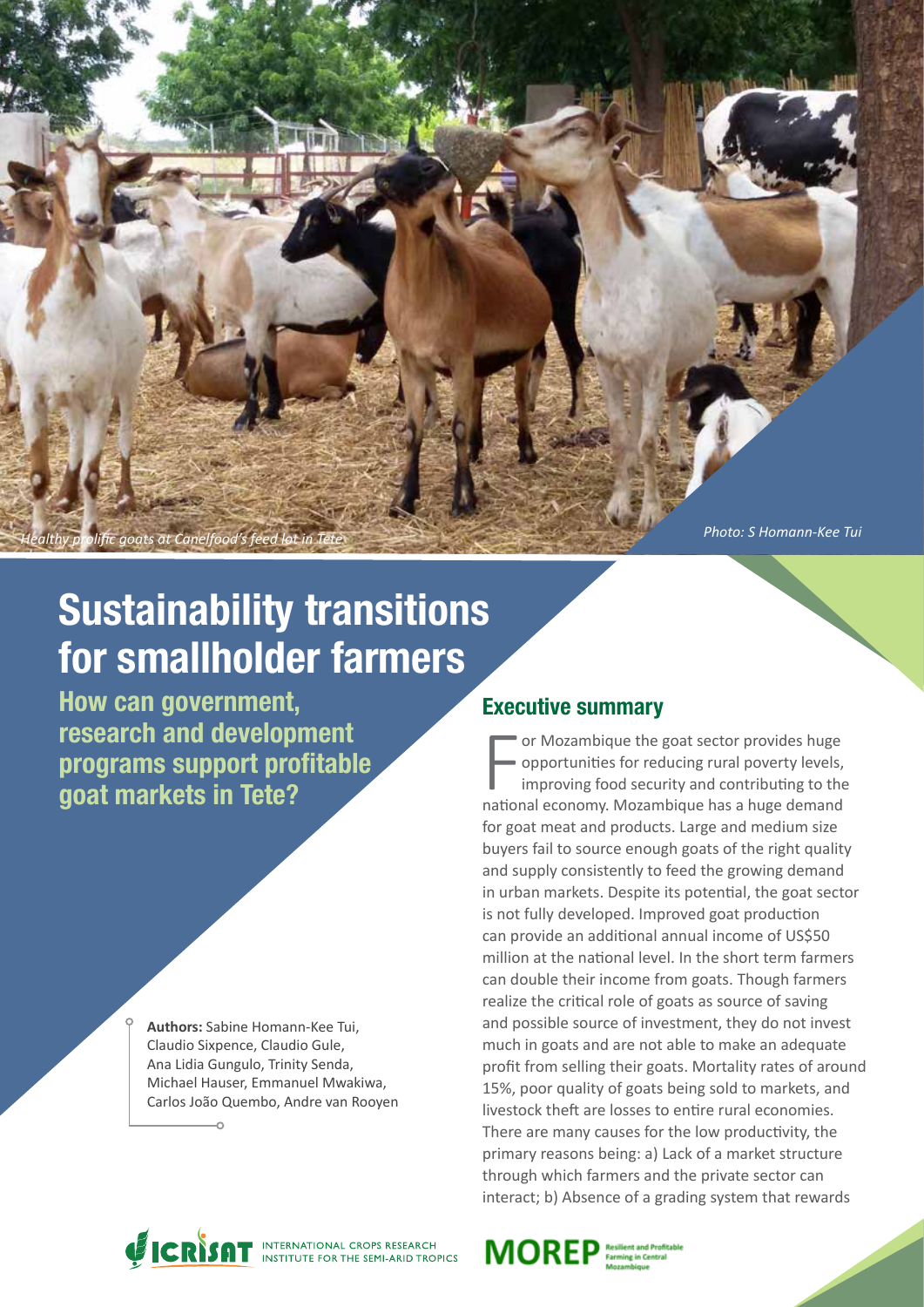farmers for their investments in quality production; and c) Livestock theft that destroys community trust, and eventually hampers collective action among farmers.

In this brief, we advocate for investments in better market linkages for goats, and new partnerships, which will create the conducive conditions for farmers to begin to invest in goats and improve the production levels. We suggest a series of solutions that will accelerate the transition of smallholder farmers to better livelihoods, and leverage further investments by the private sector. Government, research and development programs that invest in these solutions will directly contribute to welfare creation, food security, education and health in rural communities, particularly in the remote and vulnerable dryland areas.

# Introduction

The Government of Mozambique recognizes the livestock sub-sector as key for agricultural and economic growth. Yet, the potential of livestock for improving the livelihoods of smallholder farmers and the national economy is undervalued and not adequately utilized. Mozambique has an unmet and increasing demand for livestock and high quality livestock products. The country currently imports more than 30% of its consumed meat, estimated at more than US\$7 million annually (Rutahizana et al. 2011; FAO stat.com). Tete Province in Central Mozambique has amongst the highest national cattle and goat populations (25% and 15%, respectively) and supplies livestock to almost all other provinces in Mozambique, predominantly to the capital city of Maputo, at a distance of more than 1,600 km. Changara and Marara are districts in Tete which supply the highest numbers of goats to markets. Farmers can sell goats three times a week, Tuesdays, Thursdays, Saturdays at informal markets called *feira*. Despite having access to these markets, farmers do not make adequate profits from their goats.

Private investors have recognized the opportunity to provide a more reliable and fair market for smallholder farmers. Two companies established meat-processing plants and started buying goats on a large scale. They require more than 30,000 goats per year to operate profitably. To improve product quality and sustain the flows they started investing in feeding technologies, herd and health management, and improving the local breeds. Their greatest challenge is to source sufficient numbers and quality of goats from smallholder farmers in a cost effective way. Collecting single goats from scattered farms in remote areas, or buying goats at the *feira*, is not lucrative. It does not pay off the investment in transport and processing the goats. It prevents farmers and buyers from improving market flows at a large scale.

Improving the goat market to support smallholder farming has various advantages:

- **• Ready source of cash:** For the very poor farmers goats are a readily available source of cash income to cover daily needs and to buffer droughts and other shocks. Cash from goat sales helps them pay for food purchases, medical bills, and reinvestments into farming.
- **• Equity:** Goats provide livelihood opportunities for a broad range of farmers, including those with little household assets. In Changara and Marara districts, about one-third of the households keep more than 30 goats each.
- **• Household food and nutrition security:** By keeping and selling goats, farmers have cash to buy food when crop harvests fail. Through goats, farmers do not depend on crop production alone, which is not reliable due to poor and erratic rainfall. Goats support vulnerable farmers coping with natural disasters like frequent droughts in Tete.
- **• Increasing overall farm productivity:** Using the cash from goat sales for reinvesting in the farming system (seed, fertilizer, solar powered water pumps, fodder, veterinary inputs) farmers can increase overall farm production by their own means.



*A young and robust goat flock as important livelihood resource for farmer families in Marara district, Tete.*



*Improved goat holding facilities to help successful marketing of goats in areas like Tete.*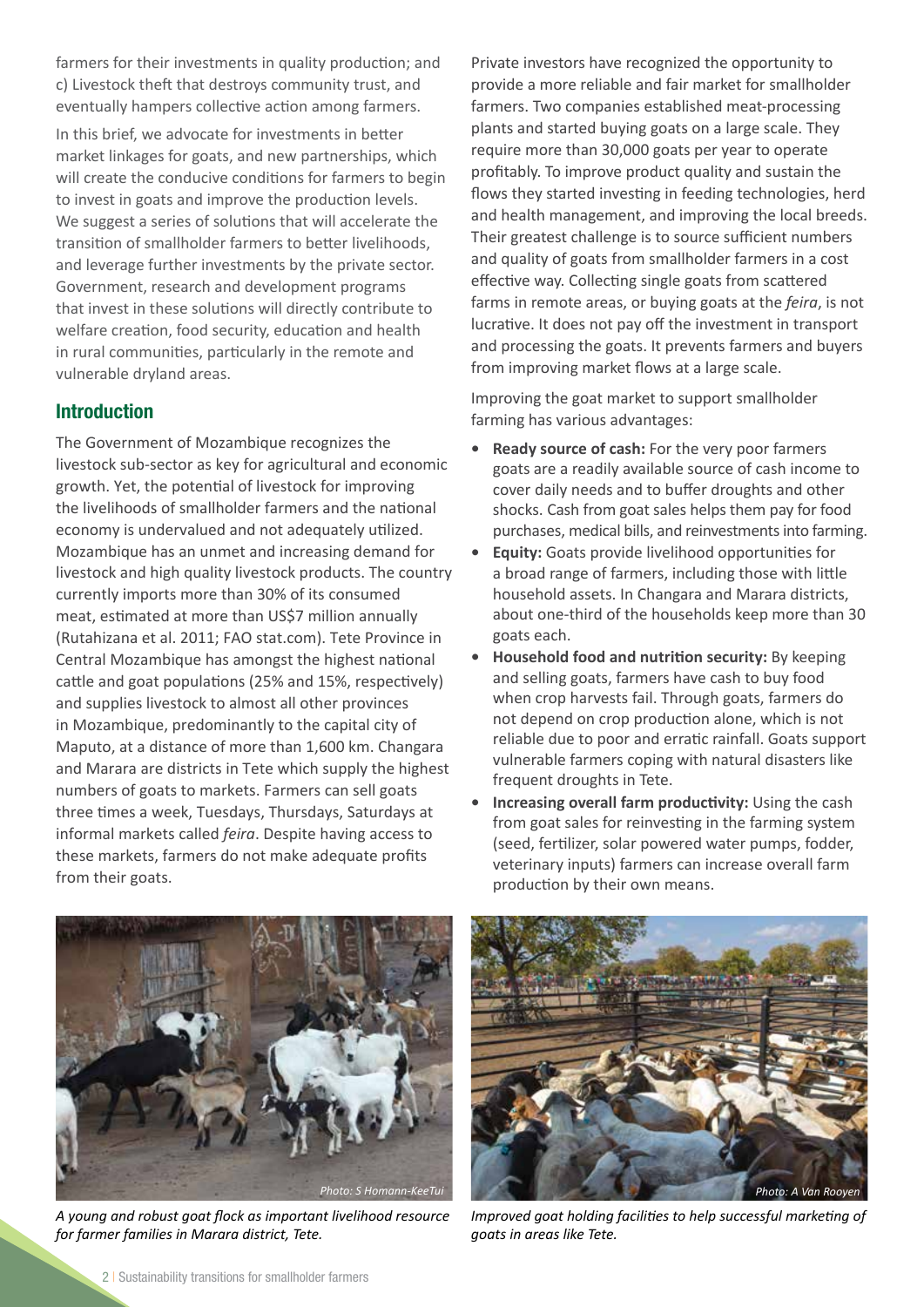## **Box 1. The potential for raising income from goat production in Mozambique.**



#### **Goat production in Changara/Marara**



**Households that own goats:** 80% of all households

**Ownership of goats:** on average 12 goats per household

**Goats sold:** on average 15% per household's flock size and year, equal to 2 goats per household, resulting in about 12,000 goats to markets

**Goats lost:** on average 15% per household's flock size and year, reducing mortality rates can double sales

The potential for raising income from goats is high in Mozambiq ue:

- **• National level:** Given that Mozambique has 3,896,300 goats, with mortality rates of 15%, 584,445 goats might be lost annually. As a first step, reducing mortality to 5% would make 390,000 goats available for sale, additional value of US\$7,000,000 - 10,000,000. If furthermore attractive markets would stimulate farmers improving quality to fetch 50% higher prices per unit sold, and double the number of goats offered for sale, this would mean an additional value of US\$25,000,000 - 50,000,000.
- **• Farm level:** An average farm household, selling 2 goats per year, currently generates a revenue of about US\$50 from goats. In the short term farmers could more than double their revenue from goats: A farmer that reduces mortality rates to 5% and sells younger animals of higher quality can earn US\$65 more. Selling at organized markets the farmer can earn additional US\$20. Within 5 years farmers can multiply their revenue further: Introducing improved breeds would raise revenues by another 50%, increasing offtake to 30% could raise the revenue from goats to more than US\$200 per farm.

source DPASA statistics, 2015

- **• Empowerment:** Markets are the key driver for social organization, encouraging communities to cooperate for tangible benefits, and in the process build better relations with external partners.
- **• Education and health:** Paying school fees for children or medical bills with the cash from goat sales, farmers invest in the future generation and open new avenues out of farming.
- **• Gender:** Women contribute to decisions over producing and selling goats; goats provide income at less labor than other farm enterprises. Women also engage in trading and processing of goats.

The main message of this brief is that more attractive and better organized goat markets can accelerate farmer transition to better livelihoods, higher profits during good years and financial buffer for overcoming droughts, with benefit for both poor and better-off farmers, and leverage further investments by the private sector.

# Vision for goat markets in Tete

Creating market linkages is the entry point for large-scale development outcomes falling into place. If all actors in the goat value chain cooperate in supporting goat sales, larger numbers and higher quality of goats will be supplied to markets, and thereby consolidate goats

from Tete in high quality markets in Mozambique and in the region. If farmers can participate in these markets they will start working smarter and take up improved management. Therefore, within the next five years, the goat value chains will have to develop mechanisms that reward higher quality meat products and efficient sales operations. The increasing demand for goat meat will pull in more investments. Already buyers of goat meat report supply shortages; annual increases are projected at 3% at national and regional markets. Lowincome consumers will continue to demand for low price cuts. Higher income consumers are willing to pay more for packaged high quality meat. There are also new market opportunities for goat meat to provide dietary requirements, 50-65% lower in fat and cholesterol but similar in protein to other red meats.

# How can we achieve the vision?

Government, research, development and private sector must invest into four strategic areas, for smallholder goat farming to become more competitive and generate greater value addition and income from goats in semiarid areas in Mozambique, like Changara and Marara districts (Figure 1).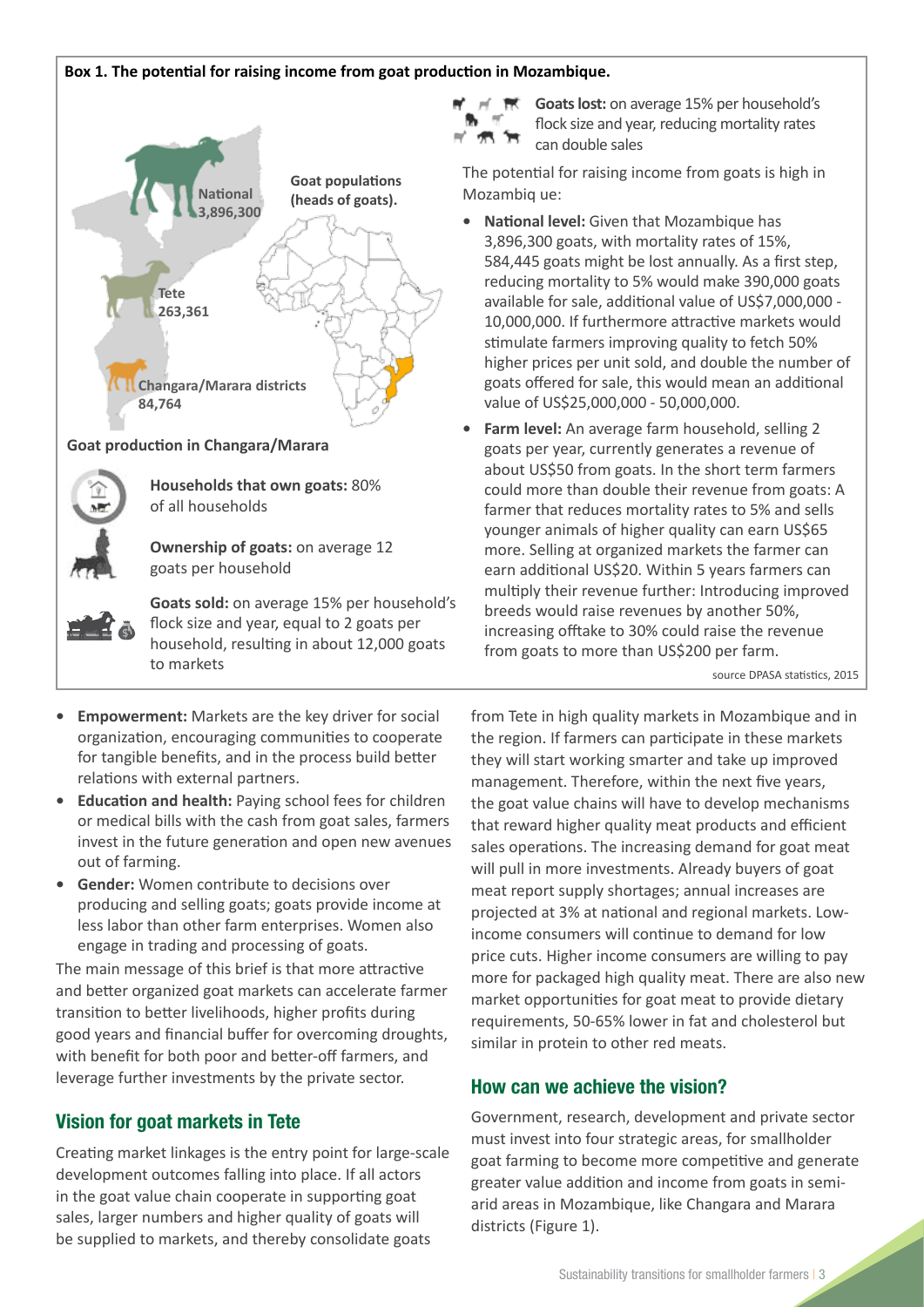

*Figure 1. Nested approach to profitable goat markets in Tete (adapted from van Rooyen and Majuru 2012).*

# **1.Goat value chain development: increased market access and profit for farmers and buyers**

While currently the *feira* offers farmers regular access to markets, it prevents knowledge exchange with buyers and refinement of market transactions. This is because market intermediaries buy goats from distant farmers and bring the goats to the *feira* at a much higher price, but do not add more value or transfer information to farmers.

Therefore, for farmers to benefit from the enormous market opportunities, farmer-buyer relations must be improved, e.g., through better-organized sales at satellite markets, parallel to the *feira*. Buyers will then be able to collect large numbers of goats directly from farmers and use market events to inform large number of farmers about market requirements. They will make collective sales attractive by paying higher prices for higher numbers of goats available and premium prices for fulfillment of quality and health standards. Buyers will pass on some of the savings from reduced transport costs to farmers. Public actors will control transfer of ownership, health and quality at the sales events.

Farmers will be responsible to communicate number and quality of animals available for sale and ensure that agreements with buyers will be met. Farmers will thereby gain confidence and competence in markets, as they will know the price they can expect. Farmer associations will be able to collect levies from the sales, which can be used for organizing the goat sales, improving and maintaining local market infrastructure.

# **2.Goat farming improvement: increased productivity and volumes for sale**

Unproductive and dead animals are wasted resources and lost income. Technologies to address these losses are already available, improved housing, crop residue and fodder production for feeding, animal health, flock and breed management.

For farmers to comply with the market demand for goat products, they must have access to technology packages that will directly lead to higher returns at markets. Support services must bring the benefits to scale, e.g., illustrate that reducing mortality and increasing reproduction will avail more animals for sale, how selling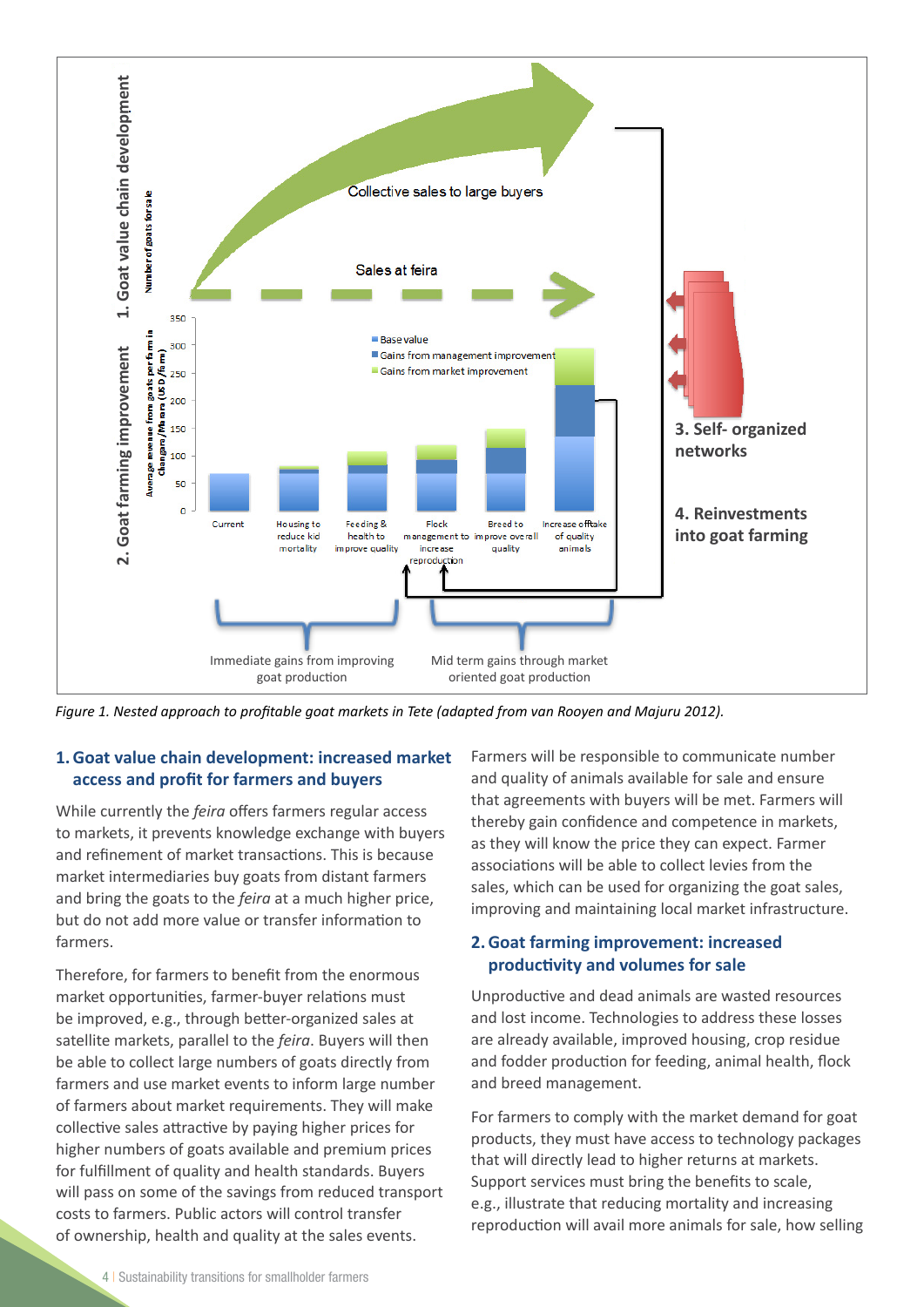at younger age and in good conditions will increase the value per unit sold, how having more cash from goat sales will allow greater re-investment into improving flock performance. It is important that farmers will have access to the relevant inputs and technologies at the time they sell goats. For input suppliers, displaying relevant farm inputs and commodities at goat sales will be a business opportunity and can ease transactions with large number of farmers.

# **3. Self-organized networks: better connectedness around local markets**

To create confidence, initiate agreements, build selforganized networks and scale out market-oriented goat production, Innovation Platforms (IPs) provide a useful mechanism. IPs generate collaborative arrangements and commitments among actors with divergent interests. They work together on a voluntary basis, towards the common vision of goat market improvement, and ensure rewards for everyone. Important preconditions are that smallholder farmers express their interest in selling goats for business, large-scale buyers see opportunities in exploring new ways of marketing goats, input suppliers see reasons to invest in smallholder farming and government agents and extension services follow their purpose in enabling smallholder farmers to participate in markets.

Solutions created by IPs must address critical gaps to make local markets work. For instance, to raise the number of quality goats for sale, IPs must capacitate farmer associations as central actors, responsible for organizing sales that bring goat markets closer to farmers, monitor goat sales and link goat sales to input supply. Starting with few sales points IPs will learn how best to establish and manage local market arrangements. Building local catchment areas and links with other associations will ensure that sufficient number of goats can be sourced and business is attractive enough for other input suppliers to attend the sales. Once such local sales models have been developed, they can be scaled as prototypes for alternative goat market arrangements.

# **4. Reinvestments into goat farming: goat markets as engine for growth**

The primary function of goats is to provide income. Given improved market access, farmers will reinvest more cash from goat sales into goat farming activities and build up the performance of their flocks. This will contribute towards a positive goal in farming, rather than being drive by problems and crisis. Cash from more market oriented goat sales will also support cropping activities and generate more grain and feed that would strengthen overall farm outcomes. Better integrating these farming sub-components will thereby accomplish faster what they would achieve separately.

Under improved marketing conditions farmers and buyers will gain. Already there are buyers who are prepared to re-invest parts of their profits to sustain the goat flows and further increase the sales volumes. These buyers will become important partners for demonstrating market requirements to large groups of farmers and promote technologies such as improved housing, fodder seed, goat health and flock management schemes, improved breeds. Market-oriented goat farming will thereby evolve as the currency for farming systems development and rural welfare creation.

# **Box 2. The counteract: How barriers will prevent goat markets to evolve?**

Despite a massive potential for goat production to markets in Tete, farmers in districts like Changara and Marara are currently not able to make adequate profit. A series of barriers hinders market development to take off and thereby prevents farmers and buyers to gain from goats.

- **• Lack of a market structure**, and as a consequence, farmers and buyers fail to communicate and share information on market requirements, and to instill confidence and trust in a functional market system.
- **• Absence of a grading system** means farmers do not get the rewards for investing in goat production and improved quality; mechanisms and incentives for encouraging improved goat management are missing.
- **• Livestock theft** as an overall threat to the system that destroys any form of development.

Figure 2 illustrates how not addressing these barriers impacts negatively on the entire goat production to market systems. Farmers are not motivated to improve goat management, thus continue to fetch little money at the market. Farmers thereby lose the opportunity to gain more from goats. Goat sales remain stuck at a low level of profit and this prevents other investors from improving the conditions for goat farming. Moreover, the opportunities for building rural economies are being lost.



*Figure 2. From barriers to benefits in goat marketing.*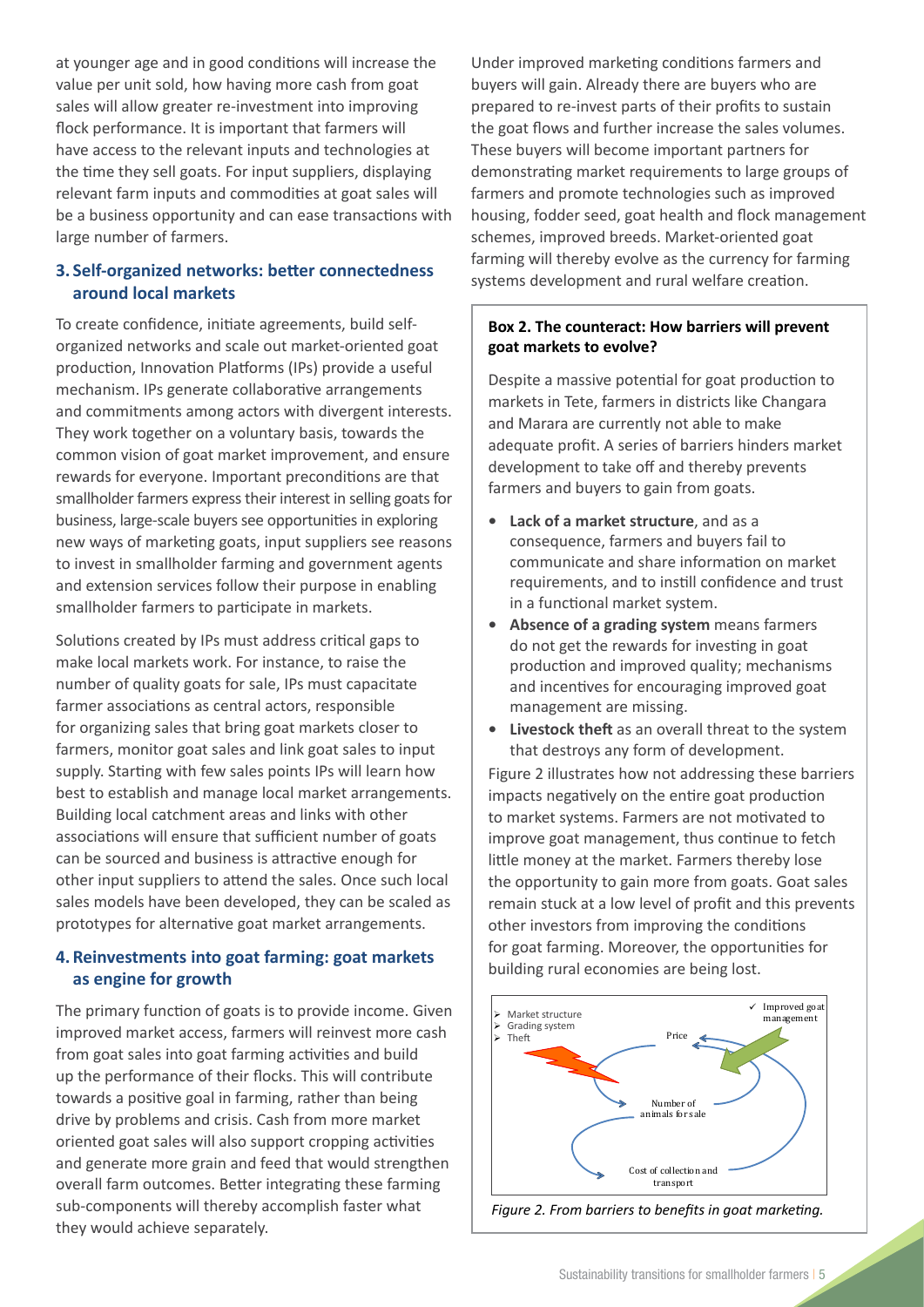Table 1 highlights the negative consequences of barriers and suggests solutions that could help overcoming the barriers. Addressing the barriers will support increasing gains for farmers, private sector and welfare creation in rural areas.

# Investments required to gain from goat market improvements

For Mozambique to capitalize on its enormous opportunities in goat markets and enable direct benefits for rural economies a series of basic investments and mechanism must be established.

#### Market channels

To make goat marketing more profitable, farmers must have access to market channels that support direct links between farmers and buyers who would pay for quality products. Satellite sales, parallel to farm gate sales and the traditional *feira*, offer such opportunity. Initially development agents will facilitate the organization of the sales, until farmers and buyers take over and manage the most functional arrangements. The buying arrangements between buyers and farmers will instill efficiency and confidence in these markets. Local farmer associations will manage the sales and ensure smooth transactions of animals in good conditions. A commission, fixed amount per animal or a certain percentage payable to the hosting association will help to organize the sales and maintain

the infrastructure. Buyers will be able to fill their truck in a short time, and have time to buy more animals. Other actors must be invited to the sales, e.g., input suppliers offering their produce, easing farmers' transactions with the cash from goats sold.

#### Market infrastructure

For efficient sales operations and orderly sales procedures, improved goat market infrastructure is indispensable. The minimum infrastructure requirements are not met at current informal sales.

- **• Holding pens** for animals must be established, to allow the sales to be held without injuries, goats to be watered and fed. Goats of the same type and quality can then be displayed and weighed. Farmers will learn about price setting and gain confidence in transparent market procedures. Buyers who bring scales to the sale will be able to determine the weight of individual animals or groups, and quickly load and move the goats after sales.
- **• Transport facilities** must maintain animals in healthy conditions during transport to the market. Bad conditions during transport causes stress, losses in body condition and even mortalities, resulting in lower prices for farmers. "We ensure appropriate transport from farm to abattoir, to guarantee goats' healthy conditions before slaughter," says Manuel Nunes, Canel foods.
- **• Communication technologies** must be introduced that assist farmers passing on information to buyers

| Table 1. Barriers and solutions for goat market development. |                                                                                                                                                                                                                                                                                                                                                                                                                                                             |                                                                                                                                                                                                                                                                                              |  |  |  |  |
|--------------------------------------------------------------|-------------------------------------------------------------------------------------------------------------------------------------------------------------------------------------------------------------------------------------------------------------------------------------------------------------------------------------------------------------------------------------------------------------------------------------------------------------|----------------------------------------------------------------------------------------------------------------------------------------------------------------------------------------------------------------------------------------------------------------------------------------------|--|--|--|--|
| <b>Barrier</b>                                               | <b>Negative consequences</b>                                                                                                                                                                                                                                                                                                                                                                                                                                | <b>Solutions</b>                                                                                                                                                                                                                                                                             |  |  |  |  |
| Lack of market<br>structure                                  | Market intermediaries that do not transfer rewards<br>for quality improvement to farmers prevent the<br>market from evolving. Not only do they continue<br>taking margins from farmers in a non-transparent<br>way, but they also prevent information transfer<br>between farmers and buyers, such that farmers do<br>not understand what the market requires.                                                                                              | Satellite sales: Farmer associations and<br>private sector set up market structure for<br>direct sales with defined quality and animal<br>welfare standards. Farmers organize the<br>sales with buyers, and thereby gain trust<br>in market procedures and knowledge in<br>market processes. |  |  |  |  |
| Absence of a<br>grading system                               | Not having a grading system that pays for quality<br>restricts market development even further. Without<br>rewards farmers will not be motivated to improve the<br>quality of their goats. Farmers lose possible income<br>with each poor quality goat sold, since larger buyers<br>are willing to pay extra for high quality goats.                                                                                                                        | Prices per quality categories: Private sector<br>introducing a solid grading system with<br>well-defined criteria, a clear signal that<br>every animal has a value and that following<br>defined market criteria farmers can gain<br>more from goat sales.                                   |  |  |  |  |
| Livestock theft                                              | Not controlling theft destroys all efforts in building<br>up and improving goat production and marketing,<br>and thereby the evolution of the farming systems.<br>Each year farmers keep losing an immense number<br>of goats from within the communities. Traditional<br>re-stocking mechanisms do not apply anymore, for<br>fear of losing the goats through theft, and making it<br>more difficult for poor farmers to establish their goat<br>business. | <b>Awareness and enforcement: Recognition</b><br>that solving theft as organized crime<br>is beyond community control. Rigid<br>government programs on theft control are<br>needed, in collaboration with farmers and<br>private sector.                                                     |  |  |  |  |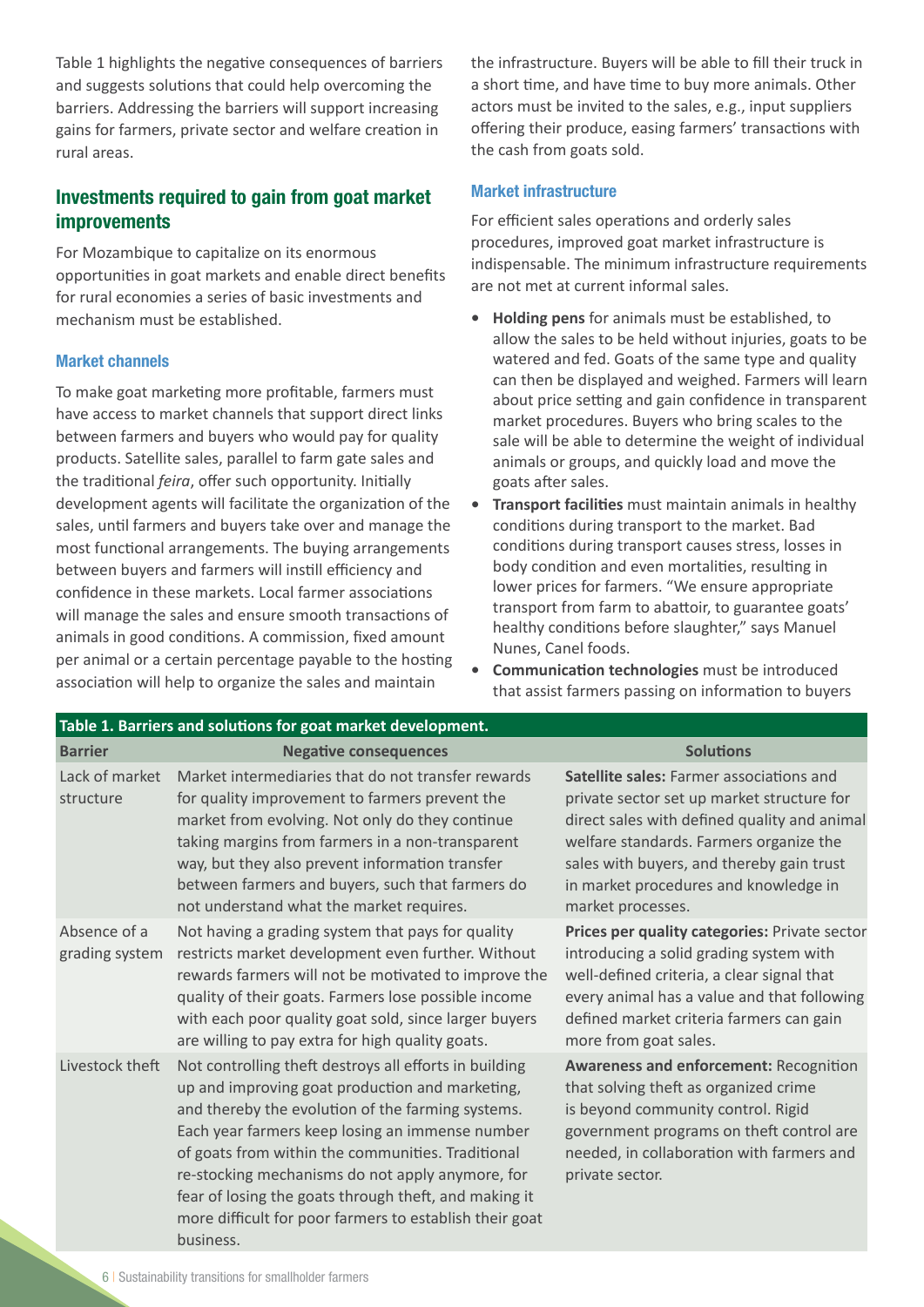on the number of goats available for sale, prices predetermined for types and weights of goats, on a given date and a given place. Radio or cell phones are means to announce sales days to which all interested farmers can take their animals and what goat prices farmers can expect for the various categories. Buyers, when attending such sales, must be confident about the volumes and products they can expect.

## Grading system

For the market system to transfer rewards on quality improvement to farmers, and for farmers to trust in the market system, a transparent and differentiated pricing



*The common and unacceptable way of mishandling goats on the way to markets: stress, wounds and death, implying reduced prices and revenues from goat markets.* 

structure must be established, with defined grading criteria and prices, offers and discounts, and open access to the price information. Currently, following market liberation in Mozambique, there is no producer pricing structure or grading system. Yet, the demand for higher quality goat meat was estimated at least 40% of the total demand for goat meat. Quality oriented buyers confirmed that they will support farmers, paying higher prices for younger animals of higher quality. Farmers already expressed a willingness to change the type of goat they usually sell towards younger animals of higher quality, given production improvements and higher prices.



*The way to go: A modern goat transporter, with humane conditions, especially where goats have to be transported over very long distances to the market.*

| Box 3. Alternative goat market options in Tete and their different comparative advantages.    |                                                                                                                                                                                                                                                                                                                                                                                                                             |                                                                                                                                                                                                                                                                                                                                          |  |  |  |  |
|-----------------------------------------------------------------------------------------------|-----------------------------------------------------------------------------------------------------------------------------------------------------------------------------------------------------------------------------------------------------------------------------------------------------------------------------------------------------------------------------------------------------------------------------|------------------------------------------------------------------------------------------------------------------------------------------------------------------------------------------------------------------------------------------------------------------------------------------------------------------------------------------|--|--|--|--|
| <b>Market channels</b>                                                                        | <b>Advantages</b>                                                                                                                                                                                                                                                                                                                                                                                                           | <b>Disadvantages</b>                                                                                                                                                                                                                                                                                                                     |  |  |  |  |
| Directly selling to<br>processors                                                             | Always open to receive animals<br>$\bullet$<br>Direct value addition, payment per quality<br>$\bullet$<br>Theft control through proof of ownership at<br>$\bullet$<br>sale                                                                                                                                                                                                                                                  | Transport costs and slaughter<br>$\bullet$<br>fee for farmers (offal, skin)                                                                                                                                                                                                                                                              |  |  |  |  |
| <b>Traders and market</b><br>intermediaries at<br>feira, without price<br>differentiation.    | Regular access<br>$\bullet$<br>Limited liability<br>Value added by providing transport                                                                                                                                                                                                                                                                                                                                      | Inadequate infrastructure for<br>$\bullet$<br>organized and transparent sales<br>No price information and<br>$\bullet$<br>transparency<br>No value addition and<br>$\bullet$<br>investment<br>Low prices for all animals,<br>$\bullet$<br>hence limited return on<br>product improvement<br>Theft not adequately controlled<br>$\bullet$ |  |  |  |  |
| Large scale buyers at<br>satellite sales, with price<br>incentives and binding<br>agreements. | • Prices and costs are known<br>Price incentives for large numbers of improved<br>$\bullet$<br>quality sold<br>Buyers provide scale for controlled price setting<br>Value added by quality, transport, processing<br>$\bullet$<br>and marketing services, exploring new markets<br>Buyers take the full risk of condemned animals<br>$\bullet$<br>Theft control managed through proof of<br>ownership to farmer association | Backstopping and market<br>$\bullet$<br>information support required<br>Success depends on farmers<br>and buyers holding agreements<br>High risk for buyers if farmers<br>do not adhere to agreements<br>and provide product volumes<br>and quality                                                                                      |  |  |  |  |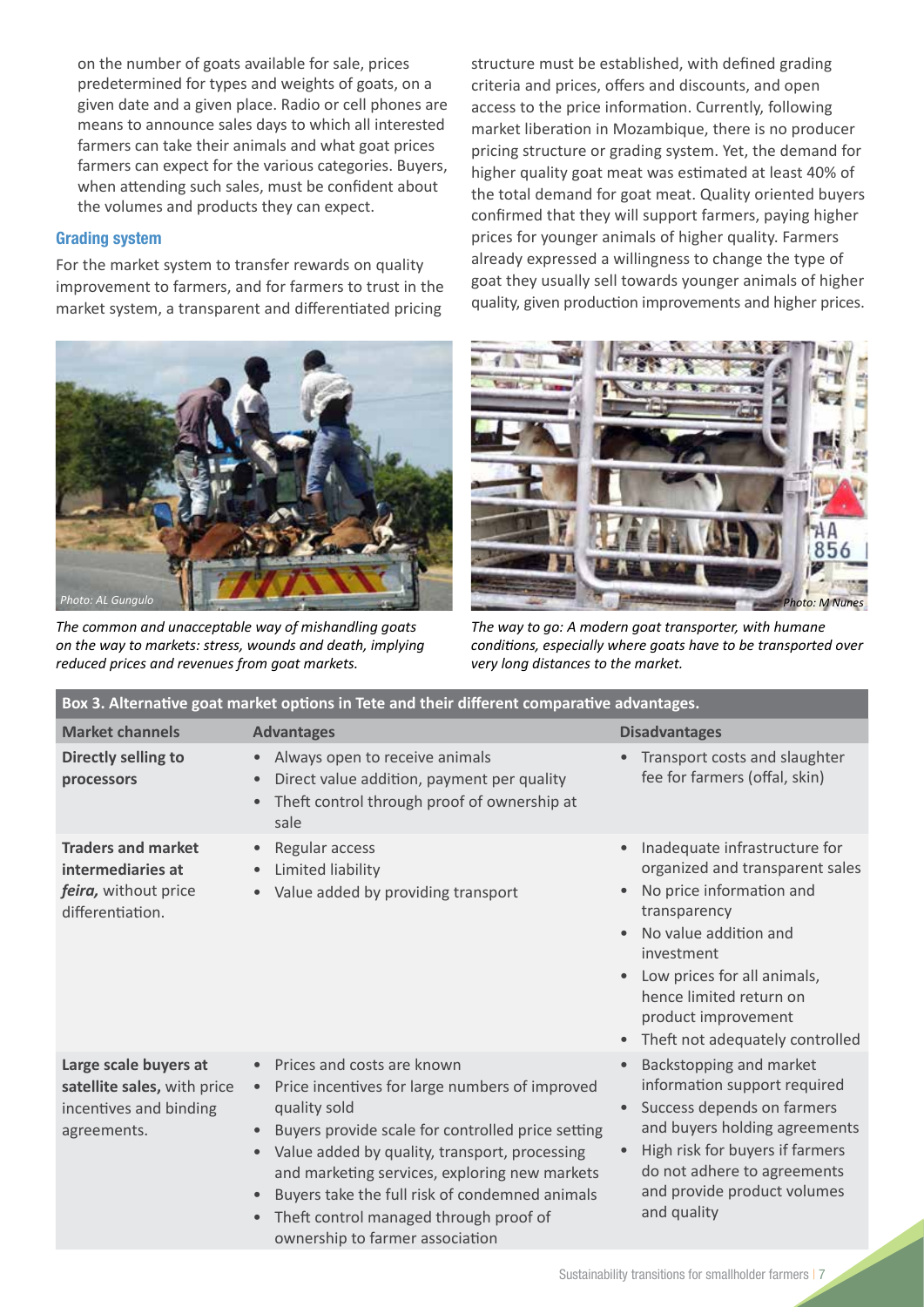Farmers must know what type of goat to select for market, in order to be able to fetch a higher price. A grading system must be promoted that clearly defines prices per quality categories. The criteria must be visible and accessible, in order to guide farmers how to tap on the huge market potential for quality goat meat. Box 4 summarizes the most important criteria to ensure the right goats for the market.

**Branding goat meat from Tete:** Introducing a branding strategy for goat meat would help large number of farmers to enter into a niche market that identifies goat meat from Marara as prime supplier of quality meat in Mozambique. Differentiating quality goat meat through branding will raise returns to all value chain actors, if they manage to change in the way goat meat is being traded. Already consumers have a clear preference for goat meat from Tete, associated with its particular taste. To establish a brand, policies and programs must raise greater awareness of the consumers that they are paying extra for the added value, e.g., health and food safety standards, naturally grown, grass-fed, humanely raised and handled, originating from Mozambique. All value chain actors and government services must ensure consistent supply of quality meat. Farmers

**Box 4. Most critical criteria for selecting goats for market.**

must be aware of the branding laws and benefits, and agree to follow the requirements. Farmer associations must register under the branding mark, coordinate and control goat sales. They must produce and sell animals as stipulated under the brand's contractual agreement. A traceability system, branding and ear tags, must link each animal to its owner. Abattoirs must only slaughter animals that carry the brand. Beyond market gains, labels with identity of origin ensure ownership of goats, and prohibit illegal movement of livestock, a way to curb livestock theft.

#### **Standards that must be defined in a goat brand:**

- Origin of the animal
- Fatness, age, overall condition
- Good health, dosed and vaccinated
- Standards for animal treatment, avoidance of all stresses

To increase goat numbers for sale and quality of animals sold, massive out-scaling of technology packages is required. The technologies are readily available. Interventions that promote these technology packages to large groups of farmers will be more rewarding than single technical components. Box 6 lists immediate and mid term gains from goat management improvements.

|                                     | <b>T</b> box 4. MOSt critical criteria for selecting goats for market.                                                                                                                                                                                                                                                                                             |
|-------------------------------------|--------------------------------------------------------------------------------------------------------------------------------------------------------------------------------------------------------------------------------------------------------------------------------------------------------------------------------------------------------------------|
| Age                                 | Age influences tenderness of meat. Meat of younger animals is more tender. Younger animals are<br>in higher grades and fetch higher prices. Selling younger age goats also reduces wastage of feed<br>and water, risks of losses. Farmers selling more of younger animals gain from higher turnover of<br>their flock without reducing the reproductive potential. |
| Weight,<br>confirmation,<br>fatness | Goats of higher carcass weight, good confirmation and medium fatness are best for sale. Fatness is<br>important for the consumer, as it adds taste and juiciness. Very lean animals fetch lowest prices. The<br>available goat carcasses are often too small, causing high processing costs at low consumer price.                                                 |
| Sex                                 | Best goats for slaughter are castrated males, as they grow faster and put on more fat. These goats<br>must be sold at young age.                                                                                                                                                                                                                                   |
| Health                              | Buyers offer higher prices for healthy animals, free of internal parasites. Sick goats will be a loss to<br>markets. Buyers take the risk of condemned animals and off-falls.                                                                                                                                                                                      |
| Animal welfare                      | The quality of goat meat is higher when animals are treated without stress. Goat meat will be<br>damaged when goats are bruised during handling or transport. Bruised meat must be removed.<br>Bruised animals must be penalized at abattoirs.                                                                                                                     |
| Timing of sale                      | The demand for meat is continuous, with peaks during holidays. Yet, the supply drops between<br>April to October, while prices rise. Continuous supply of goats throughout the year would<br>contribute to stabilizing prices.                                                                                                                                     |
| Volume of sales                     | If farmers would organize themselves and offer at least 150 goats per sale, buyers would save<br>transport costs, especially where there are large distances between scattered farms. Farmers could<br>benefit from the reduced costs.                                                                                                                             |
|                                     |                                                                                                                                                                                                                                                                                                                                                                    |

| Box 5. Suggested prices for introducing a goat grading system.                                 |                              |                               |  |  |  |
|------------------------------------------------------------------------------------------------|------------------------------|-------------------------------|--|--|--|
| Prices per quality (US\$/kg live weight, prices suggested as of June 2016,<br>$US$1 = 60$ MTK) | Poor condition,<br>low price | Good condition,<br>high price |  |  |  |
| Young age (0.5-1 year)                                                                         | 1.0                          | 1.3                           |  |  |  |
| Medium age (1-4 years)                                                                         | 0.7                          | 1.0                           |  |  |  |
| Old age $($ > 4 years $)$                                                                      | 0.4                          | 0.9                           |  |  |  |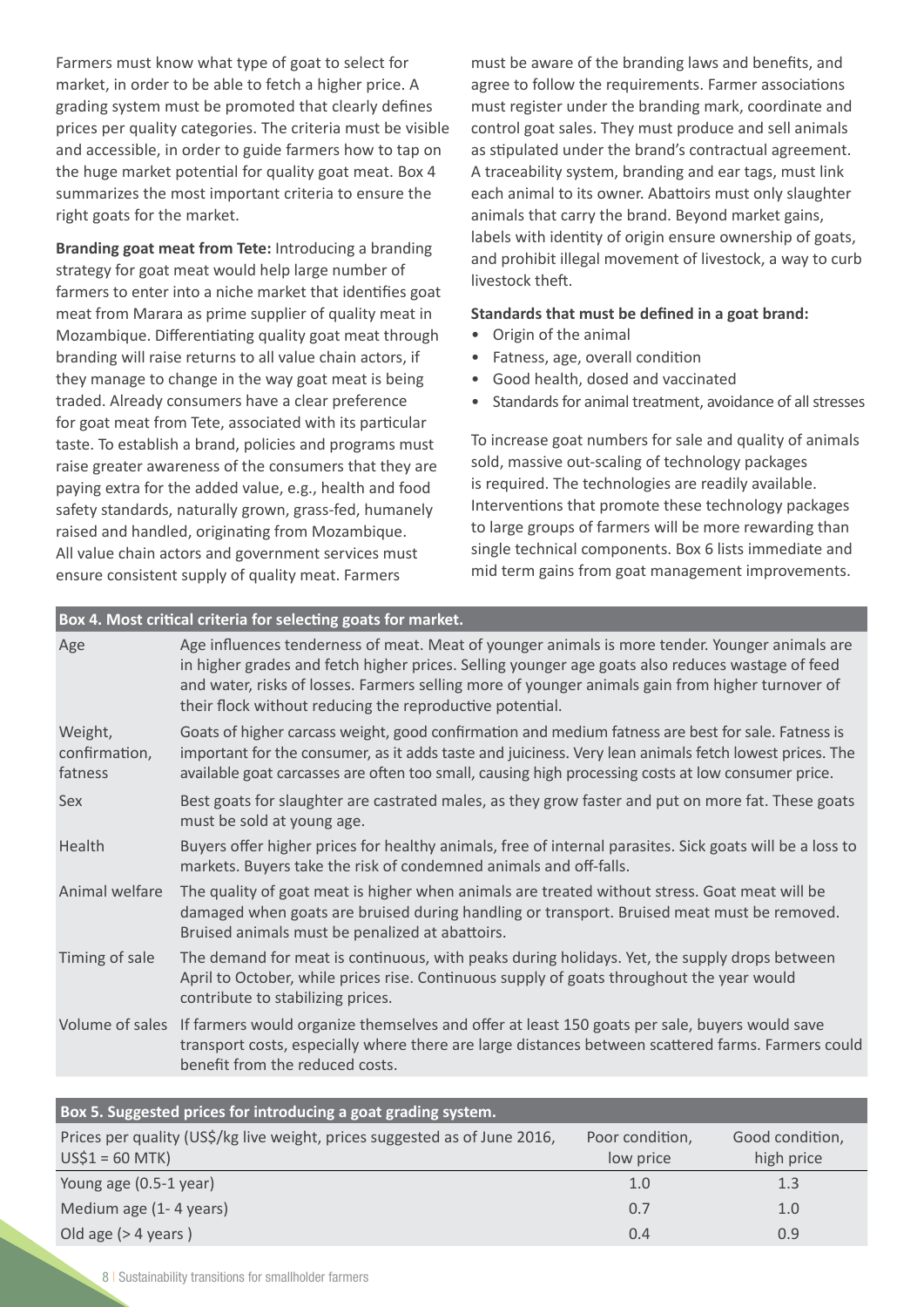#### **Box 6. Gains from goat management improvements.**

#### **Immediate gains from management improvement**

#### **Improved housing**

- Reduce kid and adult mortalities
- Provide security against thieves and predators

#### **Supplementary feeding**

- Reduce mortalities
- Increase reproduction
- Improve quality for sale

Build goat houses from local material, to prevent disease incidences (foot-rot). Improved houses ideally are warm well ventilated and dry. Raised pens do not accumulate urine and faeces and thereby reduce internal parasites.

Housing animals at night is critical to provide security against theft and predators.

Provide supplementary dry season feed from August to December, as well as for pregnant and kidding does and mating bucks. Goats should have 8 hours feeding time per day, and feed daily about 0.75 kg (3% of their body weight), e.g. at 1/3 high protein mucuna or leucaena, and 2/3 crop residues (roughage).

Supplementary licks, homemade, with multiple nutrients, enhance the libido of bucks, and appetite at the same time. Licks must be given along with water, to quench the goats, thirst. *Forage production and processing.*



*Goat shelter, improved and traditional.*



*Photos: S Homann-Kee Tui*

#### **Health control**

- Reduce mortalities
- **Increase** reproduction
- Improve quality for sale

**Dosing** against internal parasites at various stages is most critical so that goats can make full use of feed. Dosing must be at the onset and during the rainy season as parasites burden will increase. Dosing must be also at the end of the rainy season, so that the goats can utilize the limited feed available in the dry season. Dosing is indispensable for selling goats, such that off-falls will not be condemned.

> **Dip or spray** weekly in winter and fortnightly in summer against external parasites, especially ticks which transmit various diseases, mange mites and fleas. Tick grease can be used on a small scale.

**Trim hooves**, dip in copper sulphate solution before onset of rains, to prevent foot rot disease in rainy season.

#### **Improved breeding Increase** reproduction • Improve quality for sale **Landim, local goats:** Small, mature weight for females around 22 kg, males 25 kg. High reproduction (1.6 litter per year), well adapted to harsh conditions. Good tasty meat. Selection of high performing females and males increases productivity of available breeds. **Kalahari Red or Boer goats, improved breeds:** Very big breed, mature weight of up to 80 kg for females and 120 kg for males. High health and feed maintenance required. Selling offspring at 7 months increases the returns on the higher maintenance requirements. *Kalahari Red breeds.* **Mid term gains from management improvements Flock management Increase** reproduction • Improve quality for sale **Control breeding bucks:** Good bucks are the gene bank for every farmer. Select a buck from twin births, as heritability is high, with good testicles and hind limbs. Keep bucks at a rate of 1: 25 females (if young buck) or up to 50 females (if a 5-6 years old), and replace or exchange at least every 2 years. Castrate non breeding males before they reach the age of 6 months. **Control mating:** It is important to keep females and breeding bucks separately, and have infrastructure for that. Choose the mating during June/July or during December/ January, for higher conception rates, and to produce more kids of same age. Large number of goats can then be sold at a time. **Timing of sales:** To fetch highest prices for young animals of good quality, fatten goats and sell at the age of 6 months or 1 year, thus peak sale periods in June and December. **Photo: S Homann-K** *Photo: C Grant*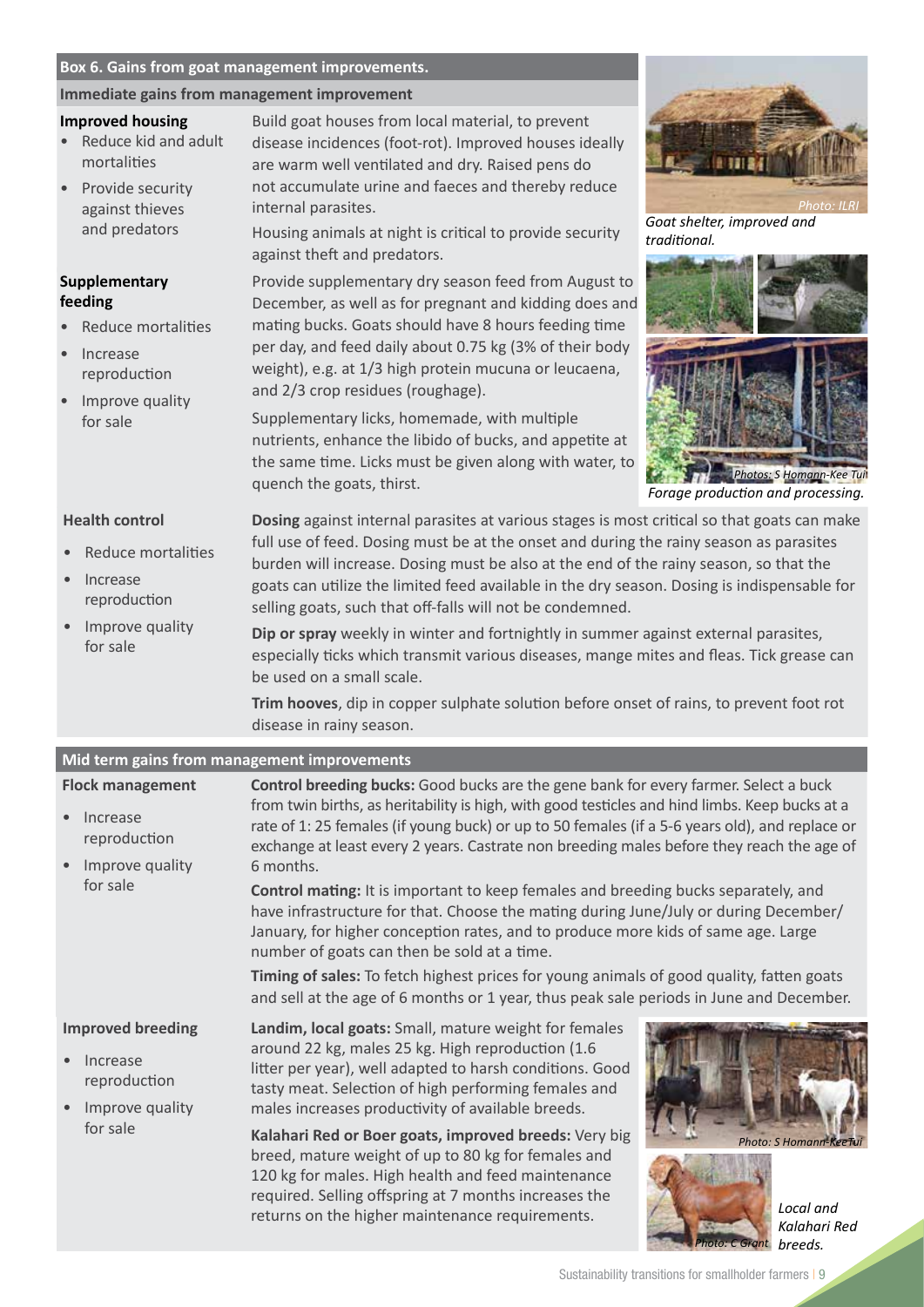# Key messages for supporting goat value chains

What is now needed for Mozambique to tap on its enormous potential and maximize benefits from their goat production, up to US\$50 million from goat sales, welfare and other social gains for smallholder farmers, are better market linkages. Only through massive investments in the goat sector and new partnerships, creating an environment for smallholder farmers to begin to invest, will they be able to step up and become proud producers of goats. More inclusive and sustainable partnerships are important so farmers can realize greater benefits from their goats, while increasing the resource base, sustainable transition to higher welfare levels.

- **• Government:** If government agencies are serious about developing a competitive and sustainable agricultural sector, they must support improving the conditions for goat marketing through better policies and policy enforcement. First, programs and policies must be in place that ensure farmers' profits when selling goats, not those of scrupulous business agents. Therefore, a functional pricing structure and grading system must be in place, understood and accepted by all farmers. Second, government extension services must be capacitated in facilitating market linkages and delivery systems in more inclusive ways, e.g., open new market channels for market oriented farmers, and to which the poor can also sell when in need; promote technology packages tailored to farmers who aim at building their flocks and others for those who are able to regularly sell higher quality goats. Third, livestock theft must be controlled, for all farmers to benefit from goats. It's the government's mandate to provide safe grounds for business operations of its citizens, including vigilance in communities, animal movement control along roads and penalties. Building slaughter houses in communities is another way to reduce illegal slaughter and contributes to theft reduction. Fourth, improving access to inputs, especially in remote areas like in Tete, less attractive for agro-dealers, e.g., by reducing import tax or offering incentives to engage with smallholder farmers.
- **• Research and development:** Research and development organizations need to be cognizant that they can make a more meaningful contribution to the livelihoods of smallholder farmers, especially in high risk environments like Marara and Changara districts. By stepping back,

critically evaluating and communicating barriers that lock farming systems at current unproductive and vulnerable states, interventions can be identified that can make more lasting change and impact. Strategies should be explored how farmers, traders, processors, local government, research can transition to more collaborative arrangements, and beyond the farm level improve the conditions for goat farming. Research must thus go deeper than technologies and markets, and analyze what motivates the different actors to change and how lessons from change processes can be fed back to inform actors supporting local development potentials.

- **• Farmers:** For farmers to profit from goat sales, they must realize goats as source of investment, rather than savings. Farmers must dedicate investments in goat management and take better care of their goats in an attempt to pursue a sales strategy. Gradually farmers will start re-investing more into goat farming in order to benefit from higher prices paid for high-quality products. They will re-invest the benefits from their goats and increase the wellbeing of their overall farm. Through membership in associations farmers will be able to organize the type of goat sales that will reward such investments, acquisition of inputs and knowledge exchange. Associations are more likely than individual farmers to engage with private sector and development, and claim government support.
- **• Private sector:** Private sector making higher profits from the goat business, can be achieved if they invest more in direct relationships with farmer associations. Engaging with smallholder farmers it requires first and foremost practical ways of how all farmers will know about market requirements and price categories, and how they will be paid for their investments. Working with government and development services, private sector must advise on the criteria for a grading system that rewards farmers for producing quality products. In the short term, to sustain goat flows to markets, private sector must advertise the supply of feed and veterinary services to goat producers, e.g. demonstrating and selling inputs during goat market events. In the longer term, to build up higher quality meat supply, private sector must partner with associations that transition to more market oriented production, using improved goat breeds under improved management conditions.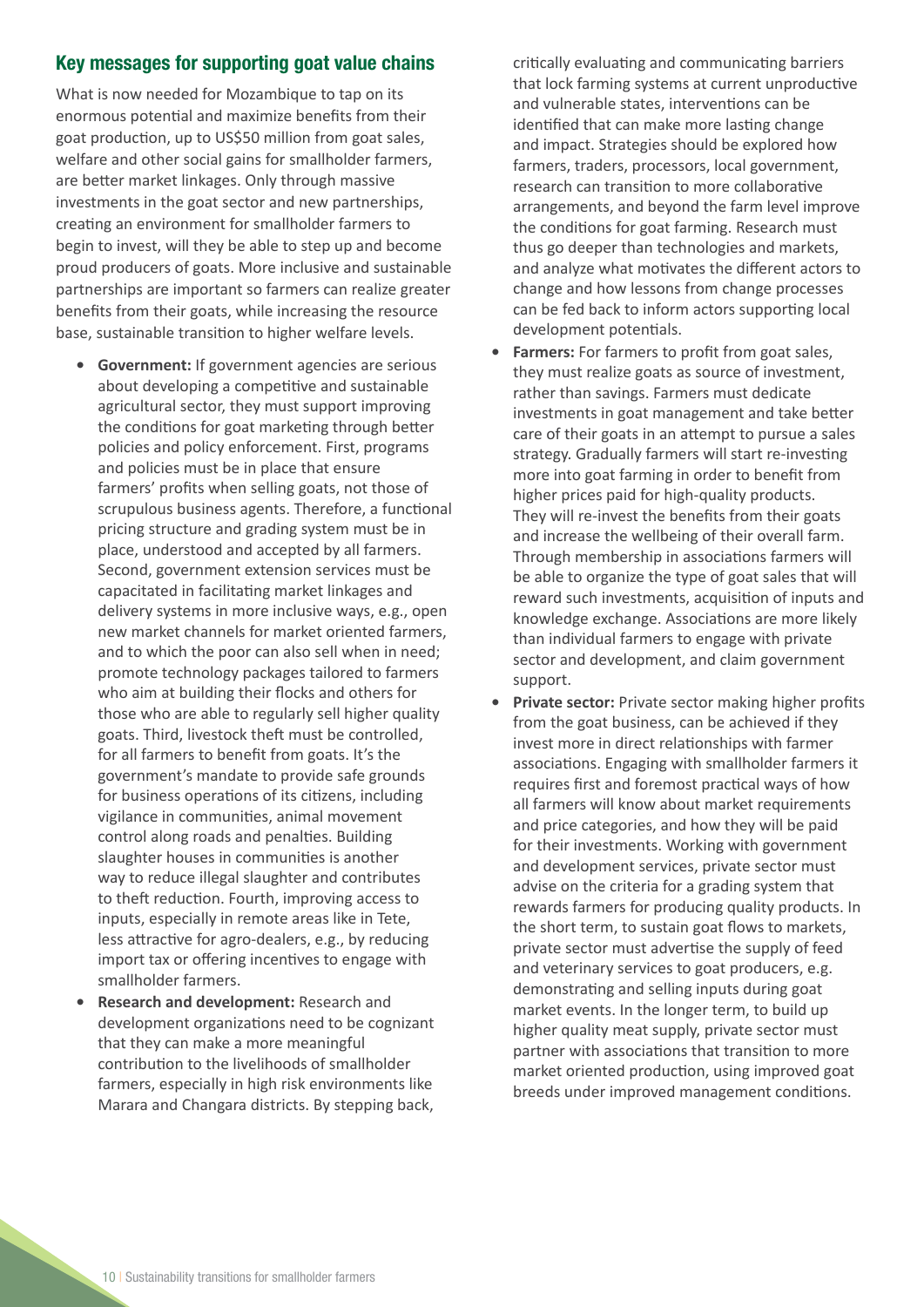# Stakeholders' response

## Innovation Platforms bring us knowledge

"Through the innovation platform we have not only learned about technologies, but also made the needed on-farm changes. It is now easier for us to work together and partner with organizations that support and bring knowledge to us."

**Mr Benjamin A Siawalha,** Farmer from Marara district

#### Women decide when to sell the goats

"I inform my husband when we need to sell goats. Selling goats helps me to buy

food, items for the household, and medicine if someone is sick. Men now understand the role of women in raising goats for income. We now look at goats as a means to cover most of our day-to-day expenses."

**Mrs Felisberta Salvador,** Farmer from Marara district

#### Buyers and farmers have to work together

"In the goat business buyers and farmers have to work hand in hand; without farmers there is no business for us, without us there is no business for farmers."

**Mr Chris Serfontein,** Moz-Agri

#### Producing high quality goats benefits farmers

"Farmers should stop selling goats for very low prices. We as abattoirs do pay fair prices, the problem is the low goat quality that farmers supply. We have a vested interest in connecting directly with farmers, so that we can interact more with farmers about what quality the market requires and how farmers can benefit from producing higher quality goats."

**Mr Manuel Nunes,** Canelfood Tete

#### Quality criteria and prices are better defined

"Since 'Cabrito the Tete' was introduced farmers have a great opportunity to benefit from markets, because quality criteria and prices are better defined. Farmers should use the brand as an opportunity to invest in quality production, knowing the prices they can expect."

**Mr Dom Luis Alfinar,** Aceagrarios Tete

#### Consumers ask for quality products

"Farmers have land. Resources are there to significantly improve the goat business. Consumers are now more



*Farmers and extension officers visiting a goat feedlot in Tete, learning about the importance of feeding the goats and selling at young age, to fetch higher prices.*

diverse, they have higher purchasing power and request more quality products. Improving markets, price incentives and policy implementation are major drivers that will shape the development in Tete."

**Mr Claudio Gule,** Head of Provincial Veterinary Services, Tete DPASA

#### High demand justifies investment in upgrading markets

"High livestock production in Marara and Changara districts justifies the investment in market infrastructure and processing facilities to meet the high demand for livestock products."

**Mr Carlos J Quembo,** Head of the Agricultural Research Institute, Central zone, IIAM.

#### Supplementary feed of goats needs improvement

"If farmers start improving supplementary feed of goats and invest in health requirements they will be able to compete better in the market and respond to quality demands."

**Dr Filipe Vilela,** IIAM, EZA Angonia

#### Build capacity of extension officers

"Extension services are the most critical link for farmers to understand how the markets work and what technologies would be required. Government must invest in extension officers' capacities to support goat farming. Investments in adequate working conditions, transport facilities, communication technologies and knowledge support will pay off, as farmers will start rearing goats as a business."

**Mr Carlos Santana,** Livestock Services, Tete DPASA